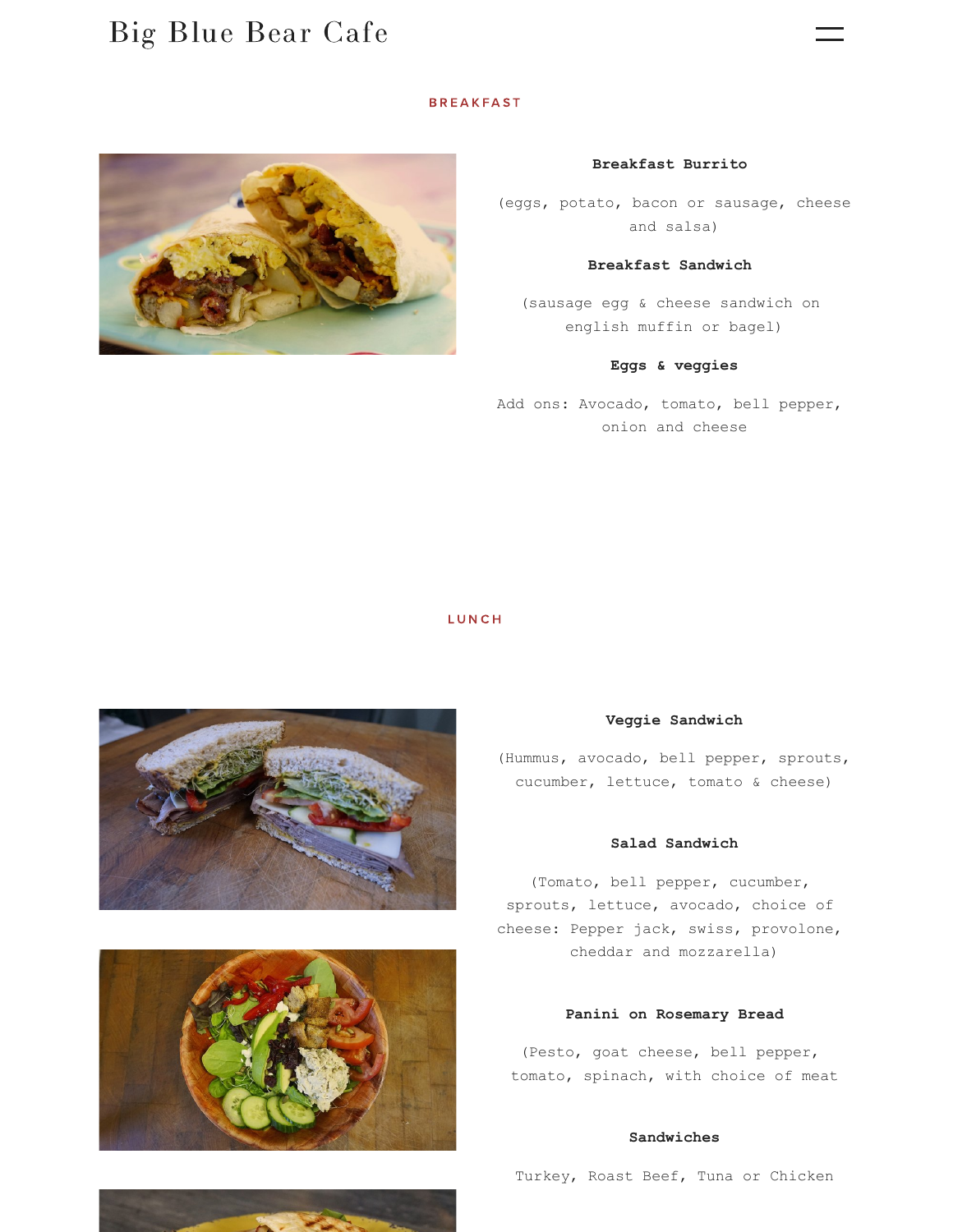

Grilled Cheddar Cheese Sandwich

## **Garden Salad**

(Spring mix, tomato, bell pepper, cucumber, sprouts, avocado, cheese, nuts, cranberries)

Add ons: Turkey, Roast Beef, Tuna or Chicken

**Homemade Soups daily**

**Combo Lunch and Soup**

## FROSTY BEVERAGES

**Ice Blended**

**On the Rocks**

(16oz & 24oz)

#### **Mocha Madness**

#### **Very Vanilla**

**Al Nino** (Mocha, vanilla, white chocolate)

**That's Amore** (Easy mocha, vanilla and one shot)

**Cop-N-Attitude** (Mocha, 2 shots

**Nudy's** (Mocha, white chocolate)

**Mt. Whitney** (Vanilla & Oreo)

**Caramel Bear** (Vanilla and caramel)

**Dirty Bear** (Mocha and caramel)

**Zack Attack** (Vanilla, white chocolate and 3 shots)

**Conaghers Creation** (Decaf, mocha, vanilla and white chocolate)

**Heath Mocha** (Mocha and toffenut)

**Frans Black White** (Extra thick vanilla topped w/ Oreos)

**Big Daddy** (Vanilla, chocolate chips and 2 shots)

#### **Bubbas Blended Chai**